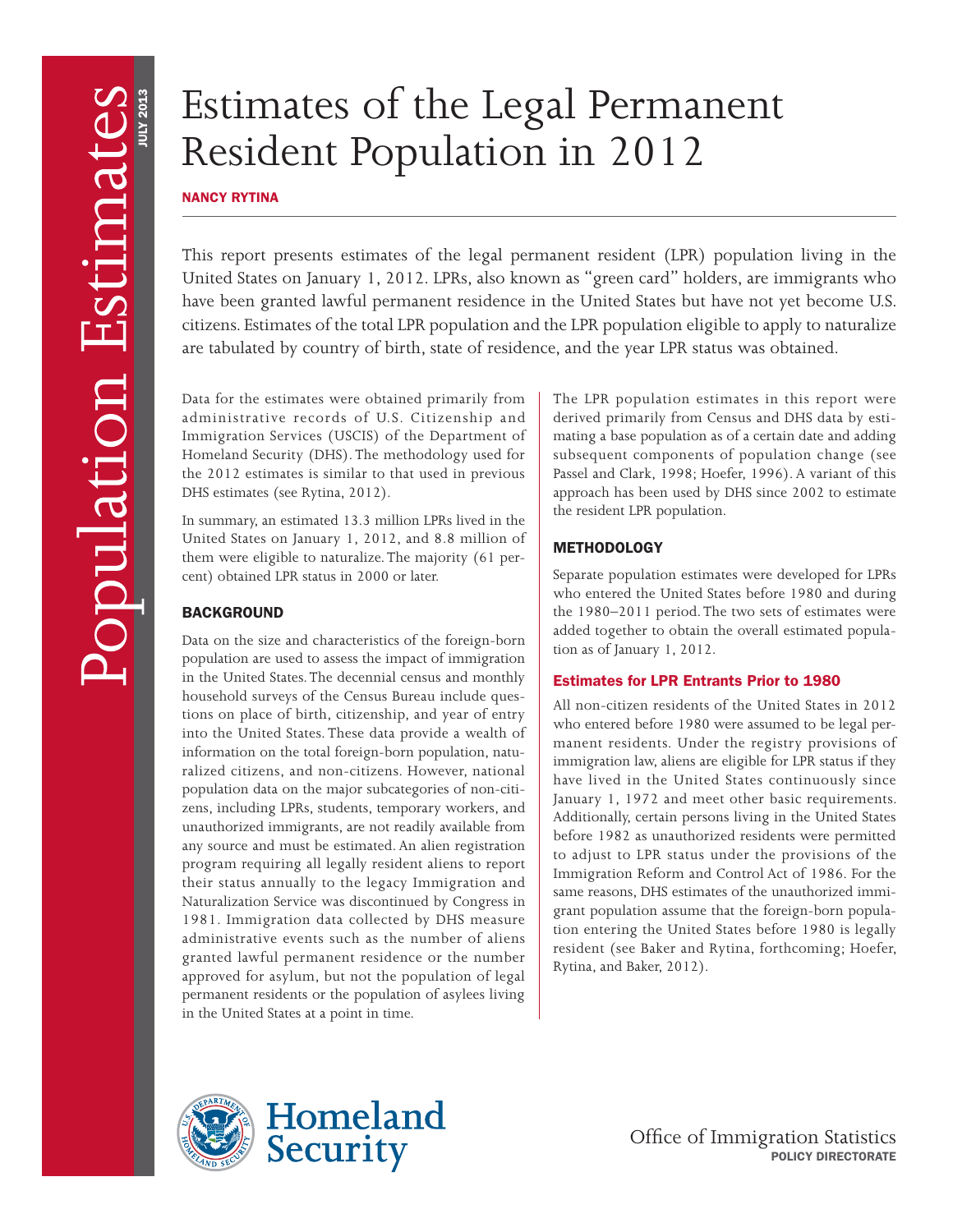Estimates of pre-1980 LPR entrants were obtained from data on non-citizen residents with a year of entry prior to 1980 from the 2011 American Community Survey (ACS) of the U.S. Census Bureau. The data were tabulated by year of entry, country of birth, and state of residence.

# Estimates for LPR Entrants from 1980 through 2011

Data on LPRs who entered the United States between January 1980 and December 2011 were obtained from case tracking systems of USCIS that contain information from applications for LPR status and naturalization. LPR status applicants living in the United States use the *Application to Adjust Status to Permanent Residence* (I-485), whereas applicants living outside the United States use either the *Application for Immigrant Visa and Alien Registration* (DS-230) or the *Electronic Application for Immigrant Visa and Alien Registration* (DS-260) of the U.S. Department of State. I-485 applicants who become LPRs are referred to as "adjustments of status," and DS-230 or DS-260 applicants who subsequently become LPRs are known as "new arrivals." Naturalization applicants aged 18 and over use the *Application for Naturalization* (N-400). Basic applicant information maintained in the case tracking systems includes alien identification number (A-number), date of birth, country of birth, gender, U.S. address, date LPR status or naturalization was obtained, and category of admission (LPR status applicants only).

LPRs who subsequently naturalized were excluded by matching individual LPR and naturalization records by A-number. Several adjustments were then made to reduce the aggregated total inflow of 1980–2011 LPR entrants to the population remaining after 2011. The adjustments for emigration and mortality are methodologically the same as those used in DHS unauthorized immigrant population estimates. An adjustment for derivative citizenship is unique to the LPR population estimates.

LPRs who entered the United States before 1980 were excluded as these persons were counted in the pre-1980 entrant population from the ACS. The date of entry for "new arrival" LPRs is the date of approval for LPR status. For "adjustment of status" LPRs, however, the entry date is usually not recorded directly so the year of last entry prior to adjustment of status was selected as an approximation. Year of last entry was imputed where missing (approximately 40 percent of adjustment of status records during 1998–2005) using category of admission, year of LPR adjustment, and known last entry date. Additional adjustments, described below, were made for LPR children who had derived citizenship, mortality, and emigration.

*Derivative Citizenship.* In most cases, LPRs under 18 years of age automatically become U.S. citizens upon the naturalization of a parent. Although not required by law, those who derive citizenship through the naturalization of a parent may apply for a certificate documenting citizenship. The number of LPRs deriving citizenship was estimated from applications filed for certificates of citizenship from 1980 through 2011. Although this approach, like its predecessor,<sup>1</sup> produces a conservative estimate of derivative citizenship, it is straightforward and produces a slightly larger and presumably more accurate estimate for recent years.

*Mortality.* LPRs were survived to 2012 by age (i.e., age when LPR status was obtained) and sex using mortality rates by age and sex from 1999–2001 life tables (Arias et al., 2008). The median age of foreign nationals at the time they become LPRs is about 31 years (Monger and Yankay, 2013). As a result, mortality has very little impact on the estimates for recent LPRs but a greater impact for those who became LPRs during the 1980s.

*Emigration.* Most observers agree that a sizable number of LPRs emigrate from the United States. The U.S. government has not collected official statistics since 1957. National data that directly measure emigration do not exist. This report uses an average annual rate of emigration of approximately 1 percent based on estimates for the foreign-born population from Census data (Ahmed and Robinson, 1994). The rates vary by years of residence in the United States and naturalization status. (LPRs who subsequently naturalized were not considered at risk of emigration until after becoming citizens). LPRs who entered the United States as asylees and refugees were assumed not to emigrate.

After adjusting for derivative citizenship, mortality, and emigration, estimates for 1980–2011 entrants were tabulated by the year LPR status was obtained, country of birth, and state of residence. The use of state of residence provided on the application for permanent residence ignores subsequent internal migration and affects the state-level estimates to the extent that migration to and from each state is not the same.

# LPR Population Eligible to Naturalize

LPRs are eligible to apply for naturalization after meeting U.S. residency and other requirements. Most LPRs are required to meet a five-year residency requirement for naturalization, with spouses of U.S. citizens eligible to apply in three years. There are several other exceptions to the five-year residency requirement, most of which affect small numbers of immigrants.

This report estimates the LPR population eligible to naturalize based on residence requirements using class of admission and the year LPR status was obtained. All LPRs, except those whose LPR status was based on marriage to a U.S. citizen, were assumed to have a five-year residency requirement for naturalization. Certain categories of immigrants receive credit for the period prior to the actual grant of lawful permanent resident status. The credited time or earlier dates are not included in the LPR records used for this analysis and must be estimated. For example, asylees are credited one year in asylum status toward lawful permanent resident status. Asylees were therefore assumed to be eligible to naturalize four years after approval of the adjustment of status application. Immigrants adjusting to LPR status as refugees, Lautenberg parolees, or through cancellation of removal also receive credit for residence in the United States prior to the actual grant of lawful permanent residence based, respectively, on the date of entry into the United States as a refugee, the date of parole, and the date of cancellation of removal. It was assumed that two years elapse between the earlier dates and the date of approval of the application for permanent residence so that these LPRs are eligible to

<sup>&</sup>lt;sup>1</sup> For LPR population estimates for years prior to 2009, OIS assumed that the cumulative "citizenship" rate (derivative citizenship plus naturalization) for persons who were under 16 years of age when they became LPRs was the same as the rate for persons who were 16 years of age when obtaining LPR status.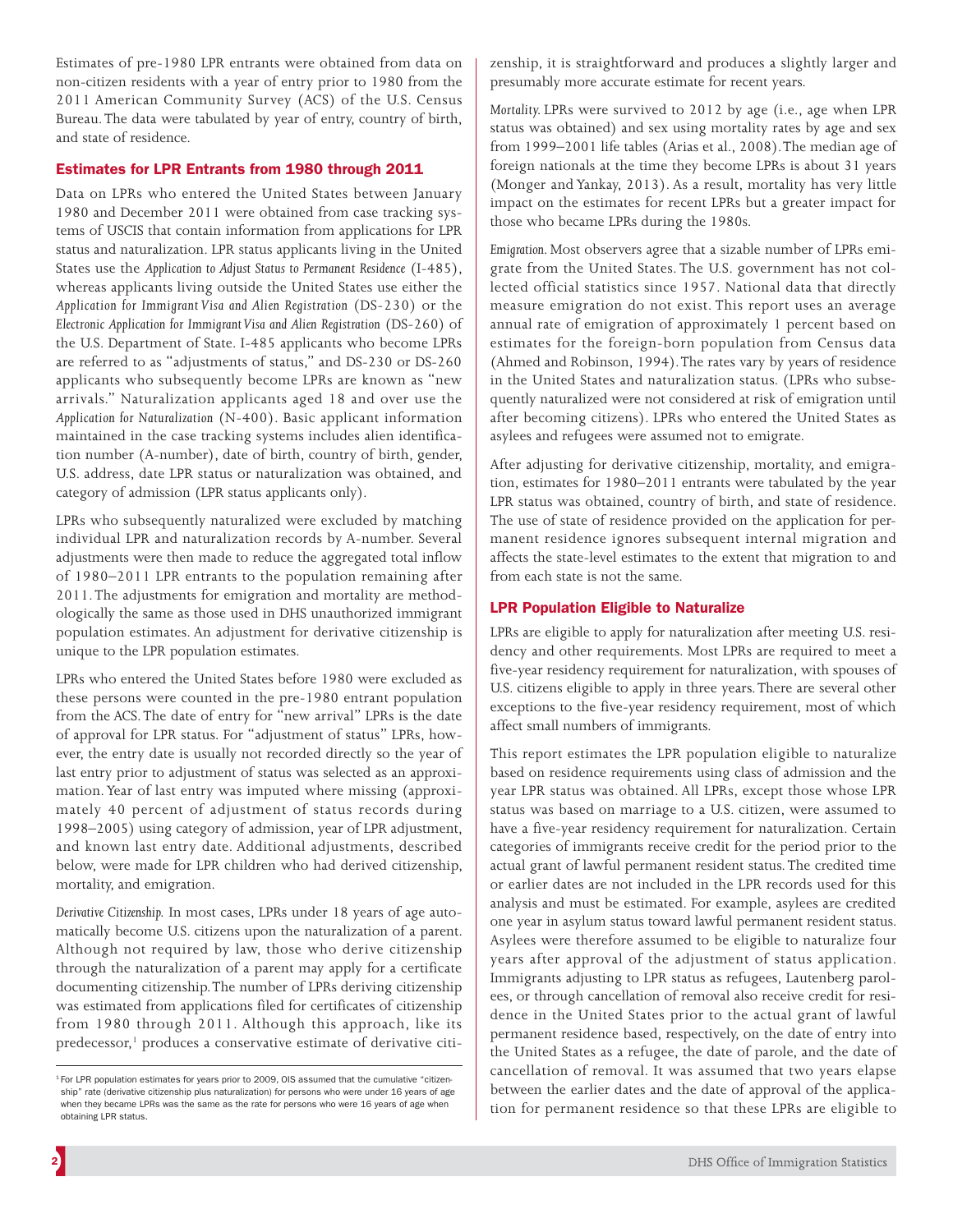apply for naturalization approximately three years after approval of their application for adjustment.

# FINDINGS

## **Overview**

An estimated 13.3 million legal permanent residents (LPRs) were living in the United States on January 1, 2012 (see Table 1). An estimated 8.8 million of the total 13.3 million were eligible to naturalize. Between January 2011 and January 2012, the total LPR population and LPR population eligible to naturalize increased by 1.8 percent and 2.9 percent, respectively. Over the long term, the size of the LPR population changes slowly because increases in the number of persons becoming LPRs each year are offset by persons naturalizing.

#### Table 1.

#### Size of the Legal Permanent Resident Population

| <b>Legal permanent residents</b> | 2010       | 2011       | 2012       |
|----------------------------------|------------|------------|------------|
| Total                            | 12.650.000 | 13,070,000 | 13.300.000 |
| Eligible to naturalize           | 8.070.000  | 8.530.000  | 8.770.000  |
| Not eligible to naturalize       | 4.580.000  | 4,540,000  | 4,530,000  |

Note: Detail may not sum to totals because of rounding.

Source: U.S. Department of Homeland Security.

*Components.* The entries in Table 2 show the contribution of each data source and adjustment to the final estimated LPR population in 2012. According to USCIS administrative records, 27.4 million foreign nationals obtained LPR status between 1980 and 2011. By the end of 2011, an estimated 10.8 million (39 percent) had naturalized; 1.3 million (5 percent) had derived citizenship before becoming 18 years old; and 3.5 million (13 percent) had died or emigrated. An estimated 4.5 million LPRs had not met the residency requirement for naturalization, leaving 8.8 million LPRs eligible to apply to naturalize in 2012.

#### Table 2.

Components of the Legal Permanent Resident Population: 2012

| Category |                                                                       | <b>Number</b> |
|----------|-----------------------------------------------------------------------|---------------|
|          | LPR status obtained between 1980–2011                                 | 27,360,000    |
| minus    | Naturalizations 1980–2011                                             | 10,790,000    |
| minus    | Derivative citizenship 1980–2011                                      | 1,290,000     |
| minus    | Emigration and mortality $1980 - 2011$                                | 3,510,000     |
| equals   | LPRs survived to $1/1/2012$                                           | 11,760,000    |
| plus     | LPR status obtained prior to 1980 (ACS)                               | 1.540.000     |
| equals   | Estimated LPR population as of $1/1/2012$                             | 13,300,000    |
| minus    | LPRs not eligible to naturalize as of $1/1/2012$                      | 4.530.000     |
| equals   | Estimated LPR population eligible to naturalize<br>as of $1/1/2012$ . | 8,770,000     |

Note: Detail may not sum to totals because of rounding.

Source: U.S. Department of Homeland Security.

*Error.* The major sources of error in the estimates are the assumptions made about emigration, mortality, and derivative citizenship. Errors in the estimate of these components affect the 1980–2011 entrants portion of the 2012 LPR estimate. The estimates derived from the 2011 ACS for LPRs entering before 1980 are subject to both sampling and nonsampling error. The estimated margin of error at the 90 percent confidence level for the 1.5 million estimate is less than plus or minus 0.1 million (U.S. Bureau of the Census, 2012). Estimates by country of birth and state of residence are based on smaller numbers of observations and are affected more by sampling error. Major sources of non-sampling error include possible misreporting of citizenship status and year of entry by ACS respondents.

# Year LPR Status Obtained

Forty-six percent of the LPR population in 2012 obtained permanent residence in 2005 or later (see Table 3). Thirty-four percent gained LPR status between 1990 and 2004, and 19 percent became LPRs before 1990.

#### Table 3.

#### Year LPR Status Obtained for the Legal Permanent Resident Population: 2012

|                | <b>All legal permanent</b><br>residents |                | <b>Legal permanent residents</b><br>eligible to naturalize |                |
|----------------|-----------------------------------------|----------------|------------------------------------------------------------|----------------|
| Year           | <b>Number</b>                           | <b>Percent</b> | <b>Number</b>                                              | <b>Percent</b> |
| Total $\ldots$ | 13,300,000                              | 100.0          | 8,770,000                                                  | 100.0          |
| Before 1960    | 170,000                                 | 1.3            | 170,000                                                    | 2.0            |
| $1960 - 1969$  | 390,000                                 | 2.9            | 390,000                                                    | 4.4            |
| $1970 - 1979$  | 980,000                                 | 7.4            | 980,000                                                    | 11.2           |
| $1980 - 1989$  | 1,050,000                               | 7.9            | 1,050,000                                                  | 11.9           |
| $1990 - 1999$  | 2,580,000                               | 19.4           | 2,510,000                                                  | 28.6           |
| $2000 - 2004$  | 1,970,000                               | 14.8           | 1,760,000                                                  | 20.0           |
| $2005 - 2009$  | 4,240,000                               | 31.9           | 1,920,000                                                  | 21.8           |
| $2010 - 2011$  | 1.930.000                               | 14.5           |                                                            | 0.0            |

Note: Detail may not sum to totals because of rounding. Source: U.S. Department of Homeland Security.

# Country of Birth

Mexico was the leading country of origin of the LPR population in 2012 (see Table 4). An estimated 3.3 million or 25 percent of LPRs came from Mexico. The next leading source countries were China (0.6 million) and the Philippines (0.6 million), followed by India (0.5 million) and the Dominican Republic (0.5 million). Fortytwo percent of LPRs in 2012 were born in one of these five countries. The 10 leading countries of origin, which also include Cuba, Vietnam, El Salvador, Canada, and the United Kingdom, represented 55 percent of the LPR population.

The leading countries of origin of the LPR population eligible to apply to naturalize are similar to those for the total LPR population. Differences in rankings tend to reflect either country of origin variation in the propensity to naturalize or changes in LPR flows and naturalization eligibility.

## State of Residence

The data in Table 5 show the estimated LPR population for the leading states of residence. Because the data for most of the population are based on residence at the time LPR status was obtained, the relative rankings are more accurate than the actual population estimates by state.

California was the leading state of residence with an estimated 3.4 million LPRs in 2012. The next leading states of residence were New York (1.7 million), Texas (1.3 million), and Florida (1.3 million).